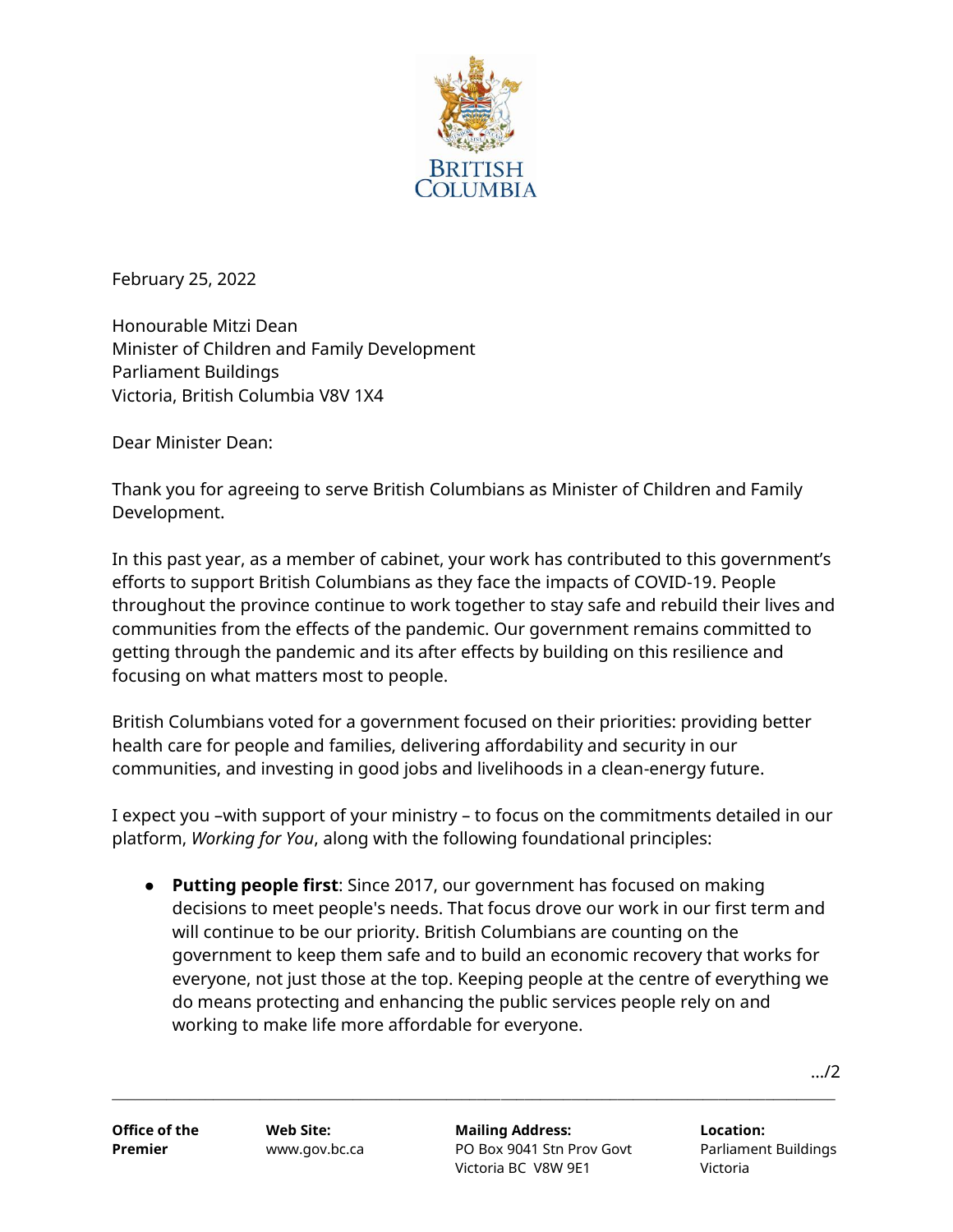- **Lasting and meaningful reconciliation:** Reconciliation is an ongoing process and a shared responsibility for us all. The unanimous passage of the *Declaration on the Rights of Indigenous Peoples Act* was a significant step forward in this journey. True reconciliation will take time and ongoing commitment to work with Indigenous peoples as they move toward self-determination. Our government – and every ministry – must remain focused on creating opportunities for Indigenous peoples to be full partners in our economy and providing a clear and sustainable path for everyone to work toward lasting reconciliation.
- **Equity and anti-racism:** Our province's history, identity and strength are rooted in its diverse population. Yet racialized and marginalized people face historic and present-day barriers that limit their full participation in their communities, workplaces, government, and their lives. Our government has a moral and ethical responsibility to tackle systemic discrimination in all its forms – and every ministry has a role in this work. While our caucus elected a record number of women, more work remains to address gender equity. Delivering on our commitments to address racial discrimination will require a commitment by all of government to ensure increased IBPOC (Indigenous, Black and People of Colour) representation within the public service, including in government appointments. Our efforts to address systemic discrimination must also inform policy and budget decisions by reviewing all decisions through a Gender-Based Analysis Plus (GBA+) lens.
- **A better future through fighting climate change:** In 2018, our government launched our CleanBC climate action plan. CleanBC puts British Columbia on the path to a cleaner, better future by building a low-carbon economy with new cleanenergy jobs and opportunities, protecting our air, land and water and supporting communities to prepare for climate impacts. It is every Minister's responsibility to ensure your ministry's work continues to achieve CleanBC's goals.
- **A strong, sustainable economy that works for everyone:** We will continue our work to support British Columbians through the pandemic and the economic recovery by investing in health care, getting people back to work, helping businesses and communities, and building the clean, innovative economy of the future. Our plan will train the workforce of tomorrow, help businesses hire and grow and invest in the infrastructure needed to build our province.

The pandemic has reminded us that we're strongest when we work together. Delivering on our commitments to people will require a coordinated effort with your cabinet and caucus colleagues, supported by the skilled professionals in the public service. You will also support your cabinet colleagues to do their work, particularly where commitments cross ministry lines.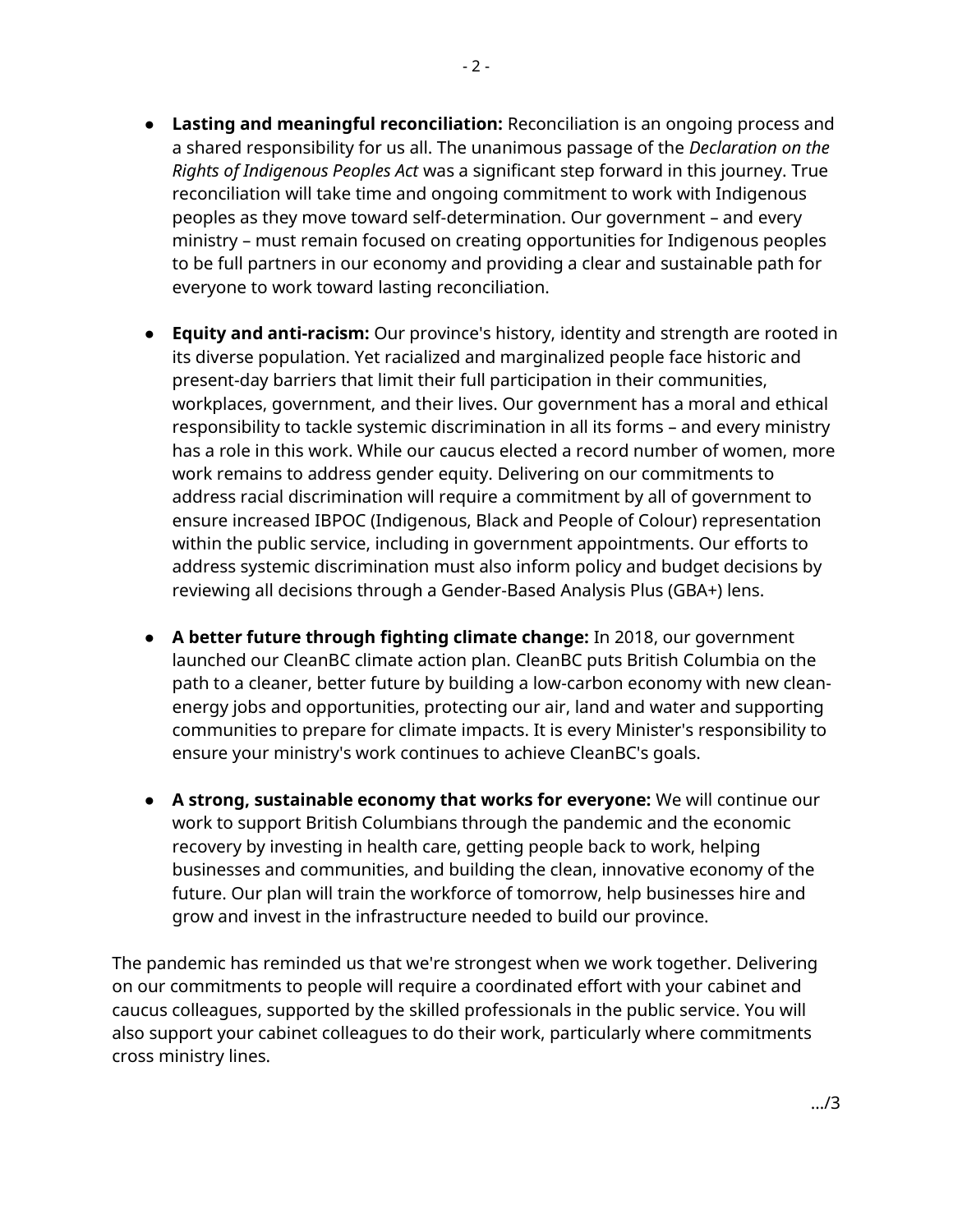British Columbians expect their elected representatives to work together to advance the broader public good despite their partisan perspectives. That means seeking out, fostering, and championing good ideas, regardless of their origin. I expect you to reach out to elected members from all parties as you deliver on your mandate. Further, you will build thoughtful and sustained relationships through public and stakeholder engagement plans that connect with people to incorporate their perspectives early in the policy development process. These plans must include measurable outcomes and ensure active dialogue and ongoing outreach in your ministry's actions and priorities.

Over the course of our mandate, I expect you will make progress on the following items:

- Continue to support children, youth and families through the COVID-19 response and recovery.
- Continue to work with Indigenous partners and the federal government to reform the child welfare system, including implementing the new federal Act respecting First Nations, Inuit and Métis children, youth and families and the principles of the Declaration on the Rights of Indigenous Peoples Act, and continuing to reduce the overrepresentation of Indigenous children in care.
- Support families involved with the child welfare system by focusing on family preservation and keeping children and youth connected to their communities and culture, while working to ensure that in cases where children and youth come into care, consideration of their individual needs determine their placement.
- Build on our expanded supports for young adults in care, with particular attention to supporting the transition to independence and ensuring supports reach all youth.
- Improve services for families of children with support needs, ensuring that the new Children and Youth with Support Needs framework is designed to serve a broad range of families.
- Work with the Minister of State for Child Care and Minister of Education and Child Care to integrate child care into the broader learning environment.
- Support the Minister of State for Child Care and Minister of Education and Child Care to work toward providing universal access to before and after school care, prioritizing care on school grounds so parents know their children are safe at one place for the full work day.
- Support the work of the Minister of Mental Health and Addictions to continue addressing mental health concerns early by rolling out new mental health and